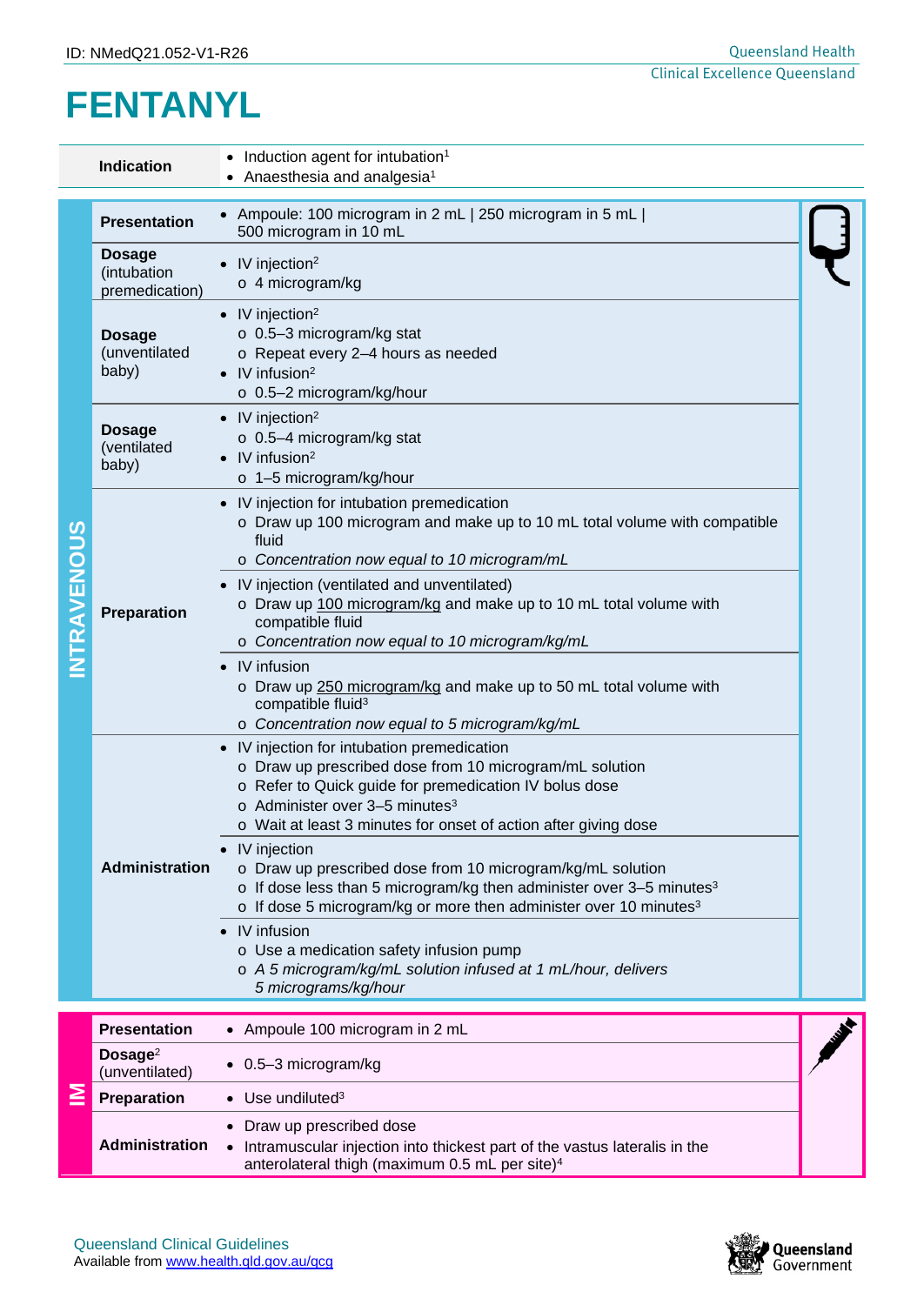| <b>Special</b><br>considerations | • S8 medicine. High risk of causing significant patient harm with errors <sup>1</sup><br>• May cause chest wall rigidity (avoid rapid administration <sup>5</sup> )<br>• If prescribed for rapid sequence intubation<br>o Access to skilled emergency airway management is required<br>o If chest wall rigidity occurs, administer muscle relaxant<br>• If prescribed for palliative care consult with Paediatric Palliative Care Team (1800 249<br>648)<br>• Infusions may be prescribed as standard double or quadruple or greater strength<br>o Refer to Quick guide below for IV infusion concentration<br>• IM route only if IV route not available <sup>3</sup><br>• UAC route: Consult with neonatologist/paediatrician prior to use and refer to Queensland<br>Clinical Guideline: Neonatal medicines <sup>6</sup>                                                                                 |
|----------------------------------|------------------------------------------------------------------------------------------------------------------------------------------------------------------------------------------------------------------------------------------------------------------------------------------------------------------------------------------------------------------------------------------------------------------------------------------------------------------------------------------------------------------------------------------------------------------------------------------------------------------------------------------------------------------------------------------------------------------------------------------------------------------------------------------------------------------------------------------------------------------------------------------------------------|
| <b>Monitoring</b>                | • Level of sedation $3$<br>• Continuous cardiorespiratory monitoring <sup>2,3</sup> and SpO <sub>2</sub><br>• Urinary output during infusion (for retention)                                                                                                                                                                                                                                                                                                                                                                                                                                                                                                                                                                                                                                                                                                                                               |
| <b>Compatibility</b>             | $\bullet$ Fluids<br>$\circ$ 5% glucose <sup>3</sup> , 0.9% sodium chloride <sup>3</sup><br>• Y-site<br>$\circ$ Acyclovir <sup>3</sup> , amiodarone <sup>3</sup> , atracurium <sup>3</sup> , atropine <sup>3</sup> , caffeine citrate <sup>3</sup> , calcium gluconate <sup>3</sup> ,<br>caspofungin <sup>3</sup> , cefazolin <sup>3</sup> , cefotaxime <sup>3</sup> , cisatracurium <sup>3</sup> , dexamethasone <sup>3</sup> , dobutamine <sup>3</sup> ,<br>dopamine <sup>3</sup> , esmolol <sup>3</sup> , furosemide (frusemide) <sup>3</sup> , glyceryl trinitrate <sup>3</sup> , heparin sodium <sup>3</sup> ,<br>hyoscine hydrobromide <sup>3</sup> , linezolid <sup>3</sup> , metroclopramide <sup>3</sup> , midazolam <sup>3</sup> , milrinone <sup>3</sup> ,<br>noradrenaline (norepinephrine) <sup>3</sup> , paracetamol <sup>3</sup> , potassium chloride <sup>3</sup> , vecuronium <sup>3</sup> |
| Incompatibility                  | • PN and fat emulsion: co-infusion with fentanyl not recommended (evidence limited). If<br>unavoidable, seek pharmacist advice first, filter infusion and flush before and after<br>• Fluids<br>$\circ$ No information <sup>3</sup><br>• Drugs<br>$\circ$ Dantrolene <sup>7</sup> , diazoxide <sup>7</sup> , hydroxocobalamine <sup>3</sup> , pantoprazole <sup>7</sup> , phenytoin <sup>7</sup>                                                                                                                                                                                                                                                                                                                                                                                                                                                                                                           |
| <b>Interactions</b>              | Concurrent use with CYP3A4 INHIBITORS may result in increased risk of fentanyl toxicity<br>$\bullet$<br>• Concurrent use of Fentanyl and CYP3A4 INDUCERS may result in decreased plasma<br>concentrations of fentanyl (e.g. amiodarone)                                                                                                                                                                                                                                                                                                                                                                                                                                                                                                                                                                                                                                                                    |
| <b>Stability</b>                 | • Undiluted solution<br>$\circ$ Is clear and colourless <sup>1</sup><br>o Store below 25 °C <sup>1</sup> . Protect from light <sup>3</sup>                                                                                                                                                                                                                                                                                                                                                                                                                                                                                                                                                                                                                                                                                                                                                                 |
| <b>Side effects</b>              | Circulatory: bradycardia, hypotension <sup>8</sup><br>Musculoskeletal: muscle rigidity <sup>8</sup><br>Respiratory: respiratory depression, apnoea <sup>8</sup><br>Urinary: retention with continuous infusion <sup>2</sup>                                                                                                                                                                                                                                                                                                                                                                                                                                                                                                                                                                                                                                                                                |
| <b>Actions</b>                   | Synthetic opioid narcotic analgesic that is 50 to 100 times more potent than morphine on<br>a weight basis <sup>2</sup><br>• Rapid onset; average duration 30-60 minutes <sup>9</sup>                                                                                                                                                                                                                                                                                                                                                                                                                                                                                                                                                                                                                                                                                                                      |
| <b>Abbreviations</b>             | IM: intramuscular, IV: intravenous, UAC: umbilical artery catheter                                                                                                                                                                                                                                                                                                                                                                                                                                                                                                                                                                                                                                                                                                                                                                                                                                         |
| <b>Keywords</b>                  | fentanyl, sublimaze, opioid, analgesic                                                                                                                                                                                                                                                                                                                                                                                                                                                                                                                                                                                                                                                                                                                                                                                                                                                                     |